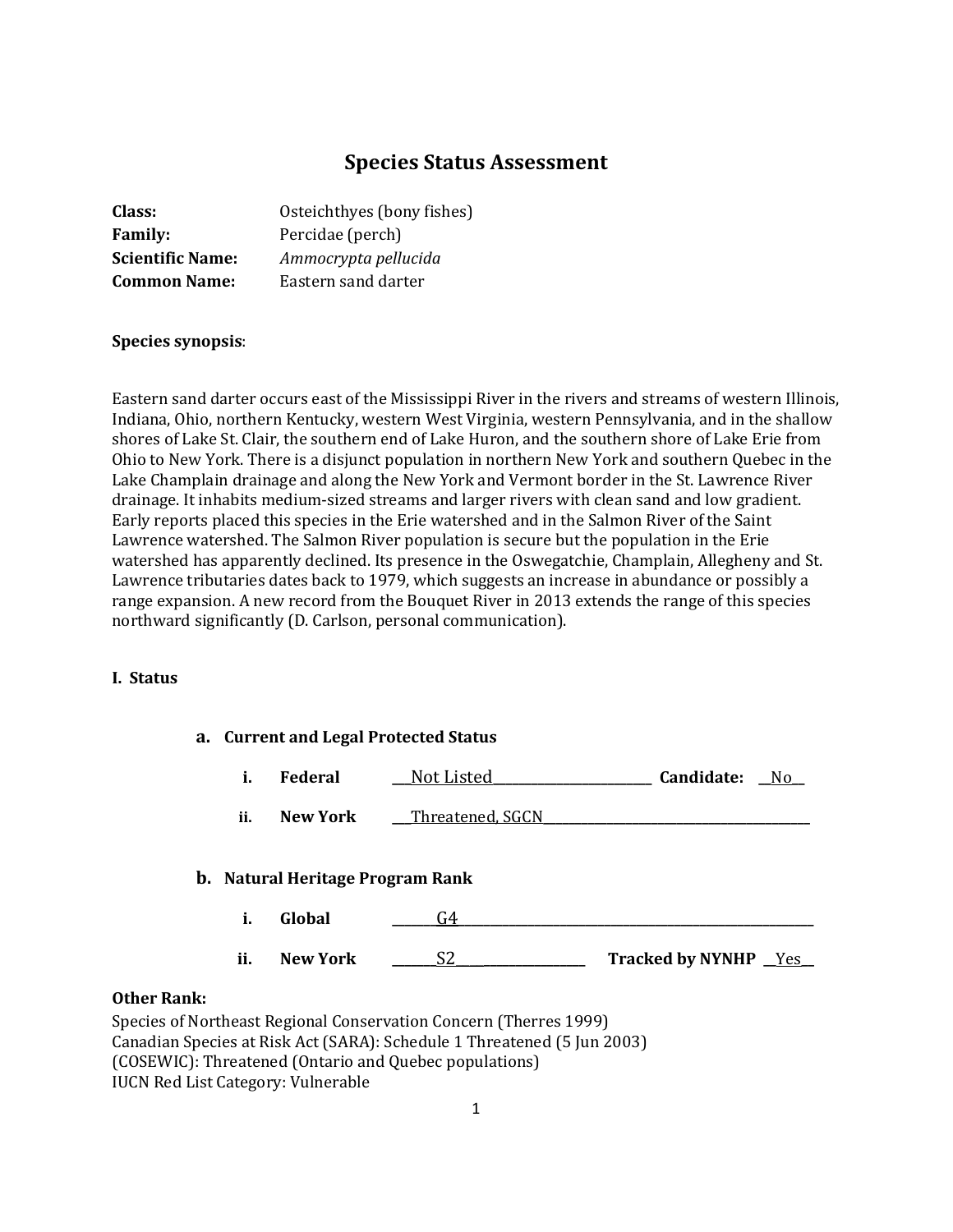American Fisheries Society Status: Threatened

## **Status Discussion:**

The eastern sand darter is globally ranked Apparently Secure by NatureServe but has a discontinuous range in the northeastern United States and adjacent Canada. Many populations have been reduced or extirpated as a result of siltation, impoundments, and pollution, but currently populations are believed to be relatively stable in most of the range (NatureServe 2012).

Beyond those below, classifications in additional states include SGCN and threatened in Michigan (S1S2), and SGCN in West Virginia (S2S3) and Ohio (S3).

Habitat loss and poor water quality have resulted in a reduced distribution. In Canada, eastern sand darter has declined or become extirpated from 11 of 21 locations. Over the past 50 years, 45% of population occurrences in Ontario have been lost (Committee on the Status of Endangered Wildlife in Canada [COSEWIC] 2009). Several new sites have been found since the 1970s; however, the net result is a reduction in distribution (Holm and Mandrak 1996) ---excerpted from the Department of Fisheries and Oceans Canada Recovery Plan for Eastern Sand Darter (Ontario Ministry of Natural Resources 2013).

## **II. Abundance and Distribution Trends**

### **a. North America**

| i.  | Abundance     |                           |                  |
|-----|---------------|---------------------------|------------------|
|     |               | _declining ____increasing | X stable unknown |
| ii. | Distribution: |                           |                  |
|     |               | declining _____increasing | X stable unknown |
|     |               |                           |                  |

**Time frame considered: \_\_\_\_\_**Since 1989**\_\_\_\_\_\_\_\_\_\_\_\_\_\_\_\_\_\_\_\_\_\_\_\_\_\_\_\_\_\_\_\_\_\_\_\_\_\_\_**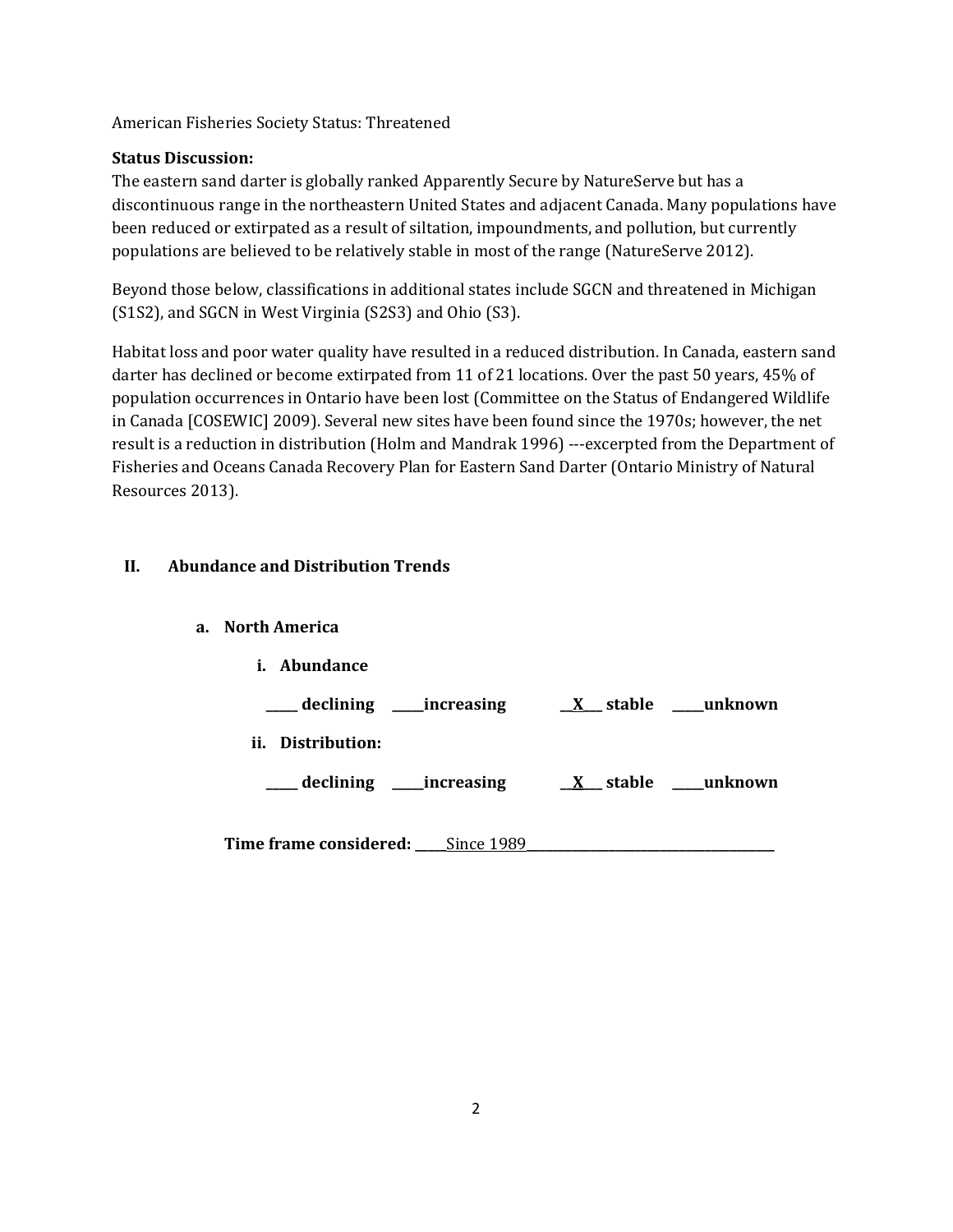# **b. Regional**

**i. Abundance**

| $\underline{X}$ declining _____increasing                                  | stable | unknown        |
|----------------------------------------------------------------------------|--------|----------------|
| ii. Distribution:                                                          |        |                |
| $X$ declining increasing                                                   |        | stable unknown |
| <b>Regional Unit Considered:</b> Region 5 - Northeast (Species of Concern) |        |                |
| Time Frame Considered: ______________                                      |        |                |

# **c. Adjacent States and Provinces**

| <b>CONNECTICUT</b>                                                      | Not Present $X_{-}$ | No data $\frac{1}{\sqrt{1-\frac{1}{2}}\cdot\frac{1}{\sqrt{1-\frac{1}{2}}}}$ |
|-------------------------------------------------------------------------|---------------------|-----------------------------------------------------------------------------|
| <b>MASSACHUSETTS</b>                                                    | Not Present $X_{-}$ | No data $\_\_$                                                              |
| <b>NEW JERSEY</b>                                                       | Not Present $X_{-}$ | No data $\_\_\_\_\_\_\_\_\_\_\_\_\$                                         |
| <b>ONTARIO</b><br>i. Abundance                                          |                     |                                                                             |
| $\underline{X}$ declining ____increasing __________stable ______unknown |                     |                                                                             |
| ii. Distribution:                                                       |                     |                                                                             |
| <u>X</u> declining ____increasing _______stable _____unknown            |                     |                                                                             |
|                                                                         |                     |                                                                             |
| Listing Status: ____________Threatened (S1)                             |                     |                                                                             |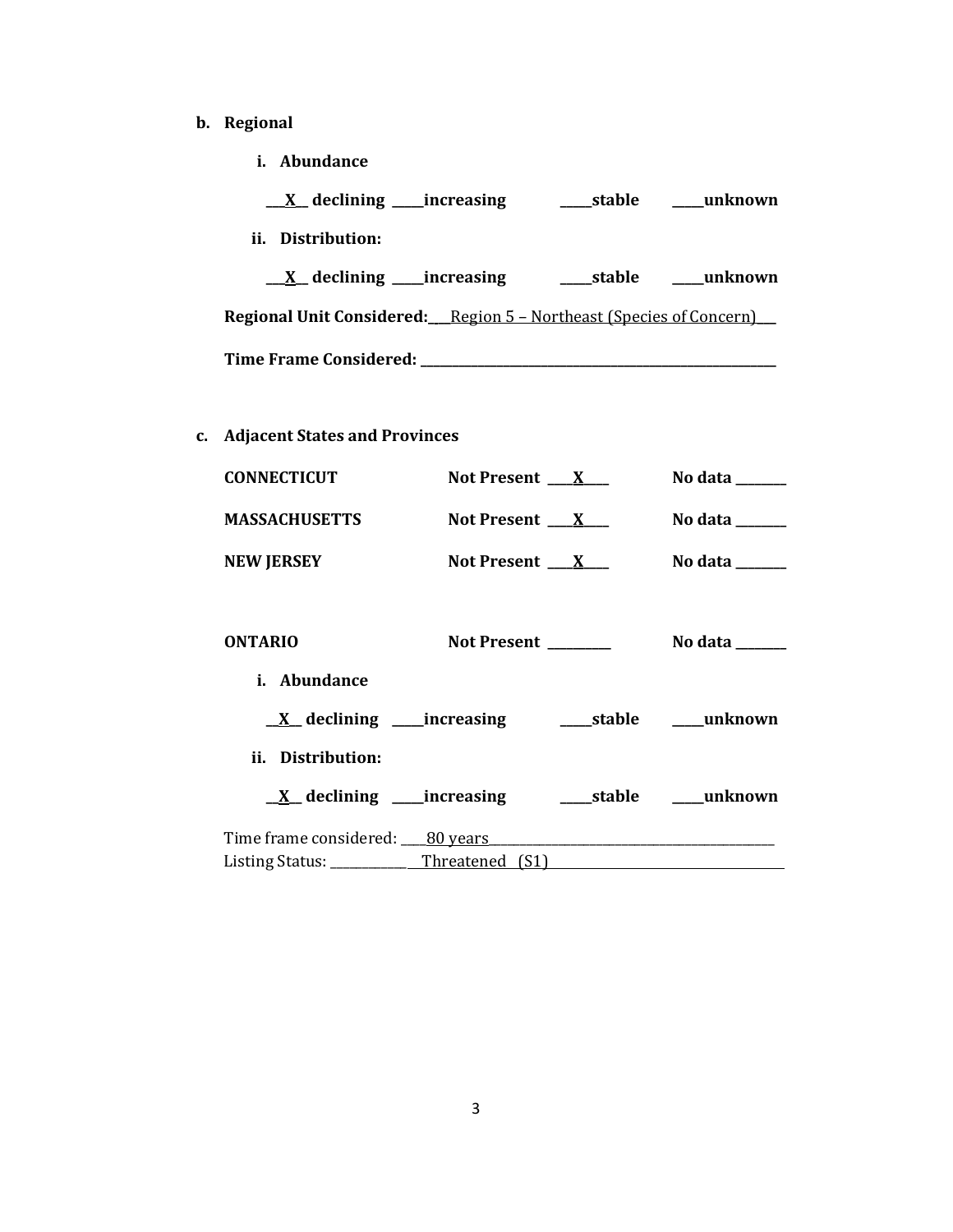| <b>PENNSYLVANIA</b>                      |                                                                 |                            |
|------------------------------------------|-----------------------------------------------------------------|----------------------------|
| i. Abundance                             | ___ declining ____increasing ______stable _____X_unknown        |                            |
| ii. Distribution:                        |                                                                 |                            |
|                                          |                                                                 |                            |
|                                          |                                                                 |                            |
|                                          |                                                                 |                            |
| <b>QUEBEC</b>                            |                                                                 |                            |
| i. Abundance                             |                                                                 |                            |
|                                          | <u>X</u> declining ____increasing __________stable _____unknown |                            |
| ii. Distribution:                        |                                                                 |                            |
|                                          |                                                                 |                            |
|                                          |                                                                 |                            |
| Listing Status: ______________Threatened |                                                                 |                            |
| <b>VERMONT</b>                           | Not Present __________    No data _______                       |                            |
| i. Abundance                             |                                                                 |                            |
|                                          |                                                                 |                            |
| ii. Distribution:                        |                                                                 |                            |
|                                          |                                                                 |                            |
|                                          |                                                                 |                            |
| Listing Status: ___________Threatened    |                                                                 | $SGCN? \; \underline{Yes}$ |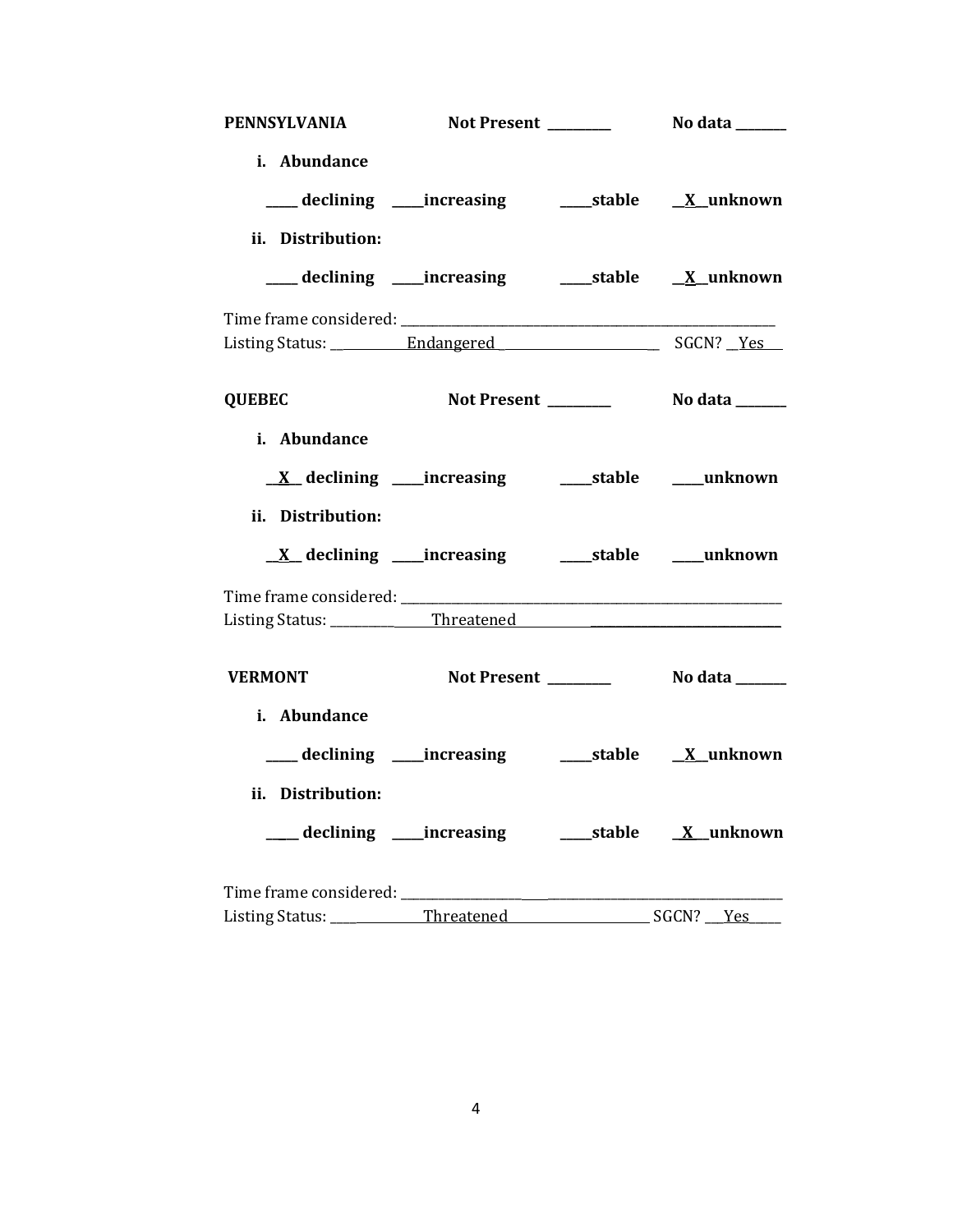#### **d.** NEW YORK

|  | No data |  |
|--|---------|--|
|--|---------|--|

|  | <b>Abundance</b> |  |
|--|------------------|--|
|--|------------------|--|

| <u>__</u> declining ___increasing <u>X (North NY)</u> stable _ <u>X (West NY)</u> unknown |        |         |
|-------------------------------------------------------------------------------------------|--------|---------|
| ii. Distribution:                                                                         |        |         |
| $\equiv$ declining $\frac{X}{Y}$ increasing                                               | stable | unknown |
| Time frame considered:                                                                    |        |         |

### **Monitoring in New York.**

Monitoring programs are carried out by the NYSDEC Rare Fish Unit, 1998-2012.

### **Trends Discussion:**

Eastern sand darter has a discontinuous range in the northeastern United States and adjacent Canada and New York's position within this range is at the edge.

Many populations have been reduced or extirpated as a result of siltation, impoundments, and pollution, but short-term trends indicate that since 1989 populations have been relatively stable in most of the range. Long-term trends show that area of occupancy and abundance have declined significantly (30-70%) in several areas (NatureServe 2012).

In New York State, eastern sand darter has historically been found in 13 waters (still in 11) and their range has increased in five of the six watersheds. In the sixth watershed, Erie, sand darters remain in Lake Erie but have never recovered from declines in two subbasins. Abundance appears to be stable in northern New York and its trend is unknown in western New York. The early records show losses of this species from Cattaraugus and Cazenovia creeks, and this reduced the number of waters from four to two. However, there was a gain of seven new waters in the last 20 years, and this puts the present number at nine separate waters. Abundance was estimated (as catch per unit effort) over four years in four northern streams, and the numbers showed modest fluctuations (Bouton 1991). The population in Lake Erie may be affected by the recent invasion of round goby.

The differences in frequency occurrence in comprehensive stream surveys from these watersheds show relatively low levels throughout, and the increase in the number of watersheds they inhabit shows improvements. The percent frequency occurrence of records was 2-4% of the St. Lawrence/St. Lawrence Canada watersheds in 2007 compared to 0.4% in 1930-31. They occurred in 2% of the samples in Oswegatchie in 2007 (for the first time), 4% in the Champlain watershed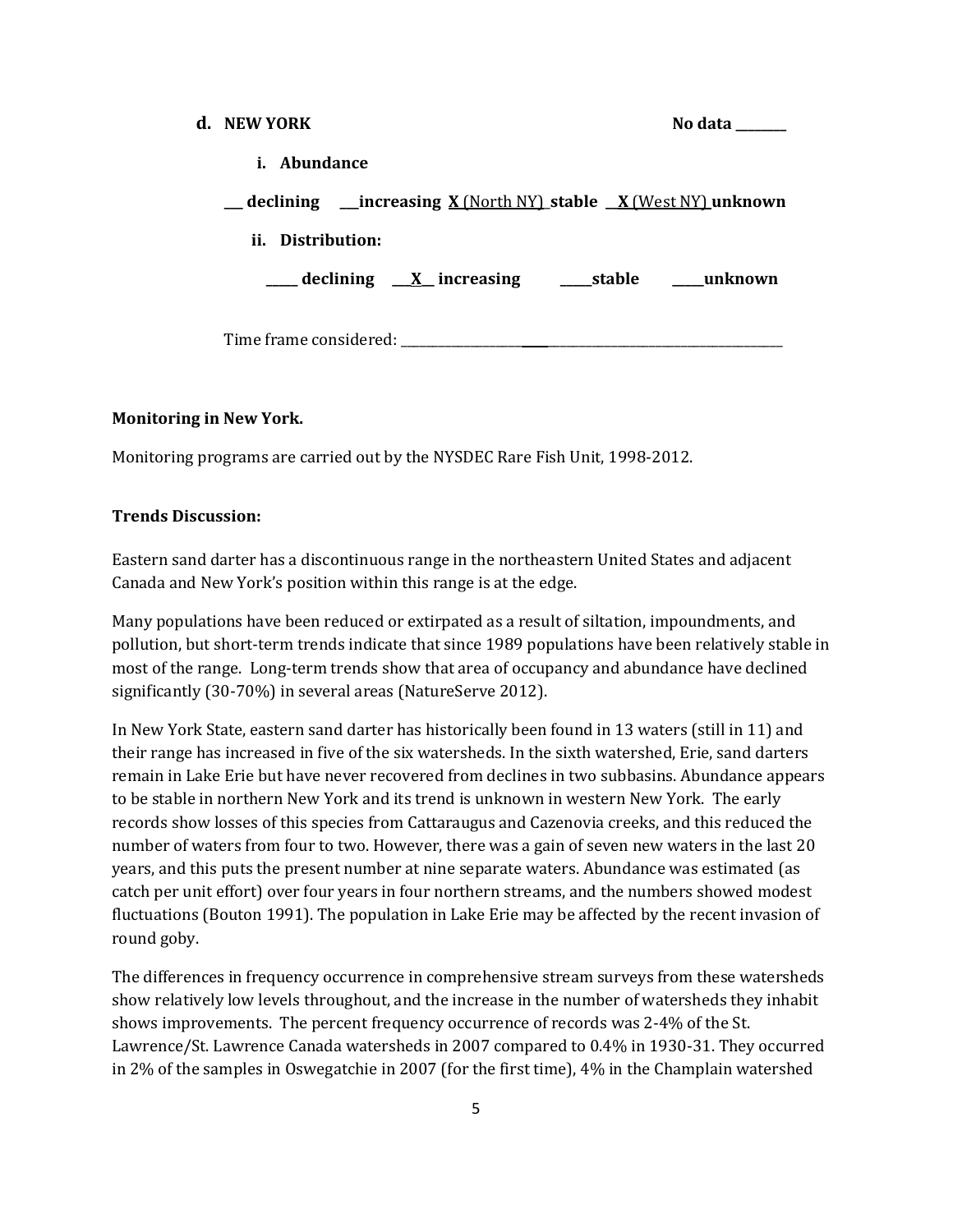(1999-2004), 5% in the Allegheny (1998-2007, for the first time) and were not caught in stream samples of Erie watershed (1993-2006). Other sampling efforts in Lake Erie encountered them during the same period. The distribution of this species among sub-basins within each watershed has also changed substantially, with records from seven of the hydrologic units prior to 1977 and from 20 units since 1976 (Table 1). Statewide, the number of records of this species in the last 30 years exceeds 86, compared to only four reports prior to 1977. (There were a couple hundred more collections from the 1970-80s from studies specifically directed at this species). The number of extant occurrences is now somewhere between 6 and 13 depending upon whether some rivers are combined and whether the Lake Erie sites are combined. The newly discovered populations of the eastern sand darter indicate that the species is recovering. The goal of established five disjunct populations as stated in the state recovery plan has been met.



**Figure 1**. U.S. distribution of eastern sand darter by watershed (NatureServe 2012).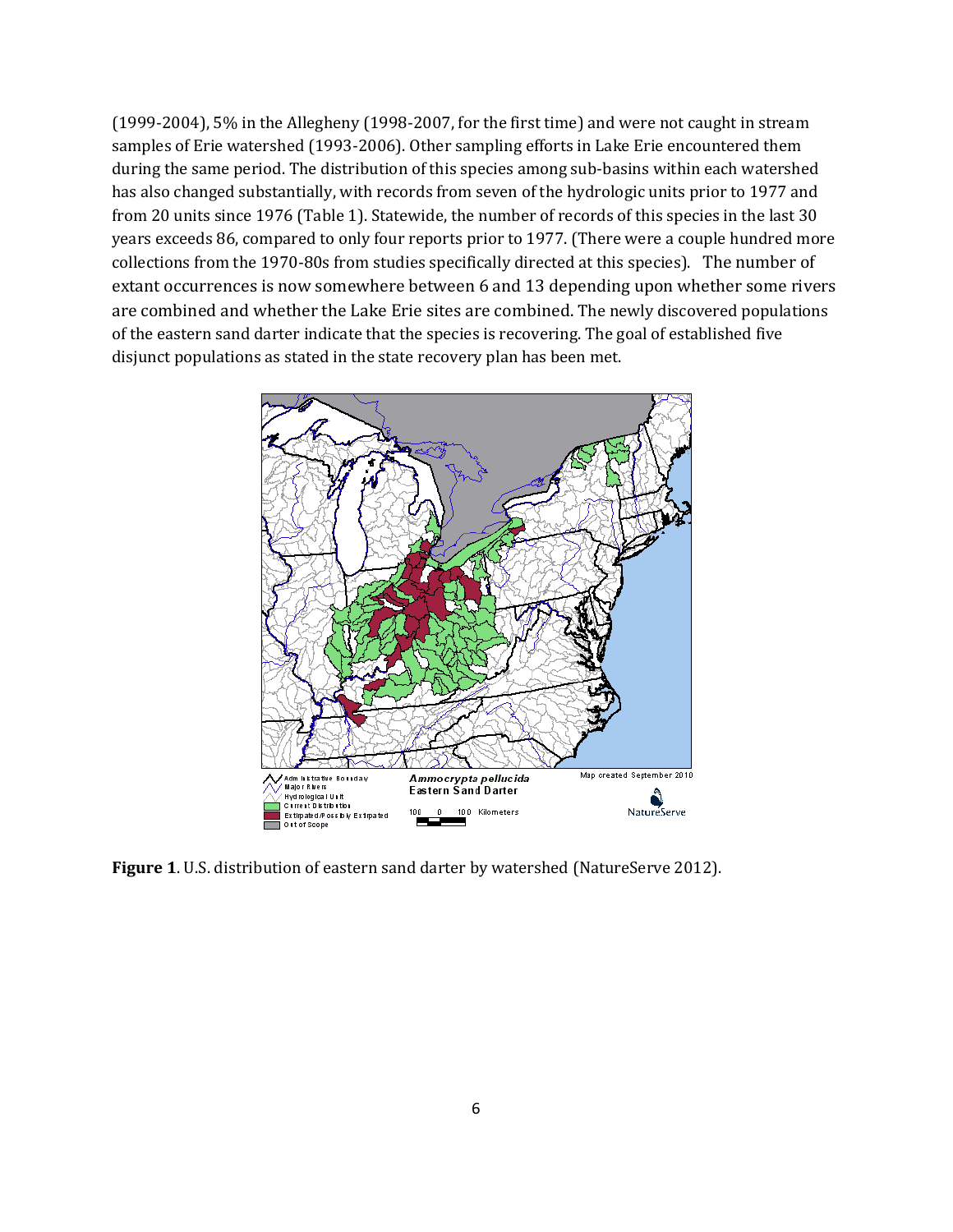

**Figure 2**. Eastern sand darter distribution in New York, as collected before 1977 and from 1977 to present time, shown with HUC-10 units where they were found.

|                |               |                   |             |      | Watershed |
|----------------|---------------|-------------------|-------------|------|-----------|
| Watershed name | Total # HUC10 | <b>Early only</b> | Recent only | both | status    |
| Allegheny      | U)            |                   |             |      | gain?     |
| Champlain      |               |                   |             |      | gain      |
| Erie-Niagara   |               |                   |             |      |           |
| Oswegatchie    |               |                   |             |      | gain      |
| St. Law&SLC    |               |                   |             |      |           |
| sum            |               |                   |             |      |           |

**Table 1**. Records of rare fish species in hydrological units (HUC-10) are shown according to their watersheds in early and recent time periods (before and after 1977) to consider loss and gains. Further explanations of details are found in Carlson (2012).

### **III. New York Rarity, if known:**

| Historic      | # of Animals | # of Locations | % of State      |
|---------------|--------------|----------------|-----------------|
| prior to 1977 |              | 4 records      | 2/18 watersheds |
| prior to 1980 |              |                |                 |
| prior to 1990 |              |                |                 |

## **Details of historic occurrence:**

Eastern sand darters were found in western New York in Cataraugus Creek, Cazenovia Creek and Lake Erie, and in northern New York in the St. Lawrence and Little Salmon River.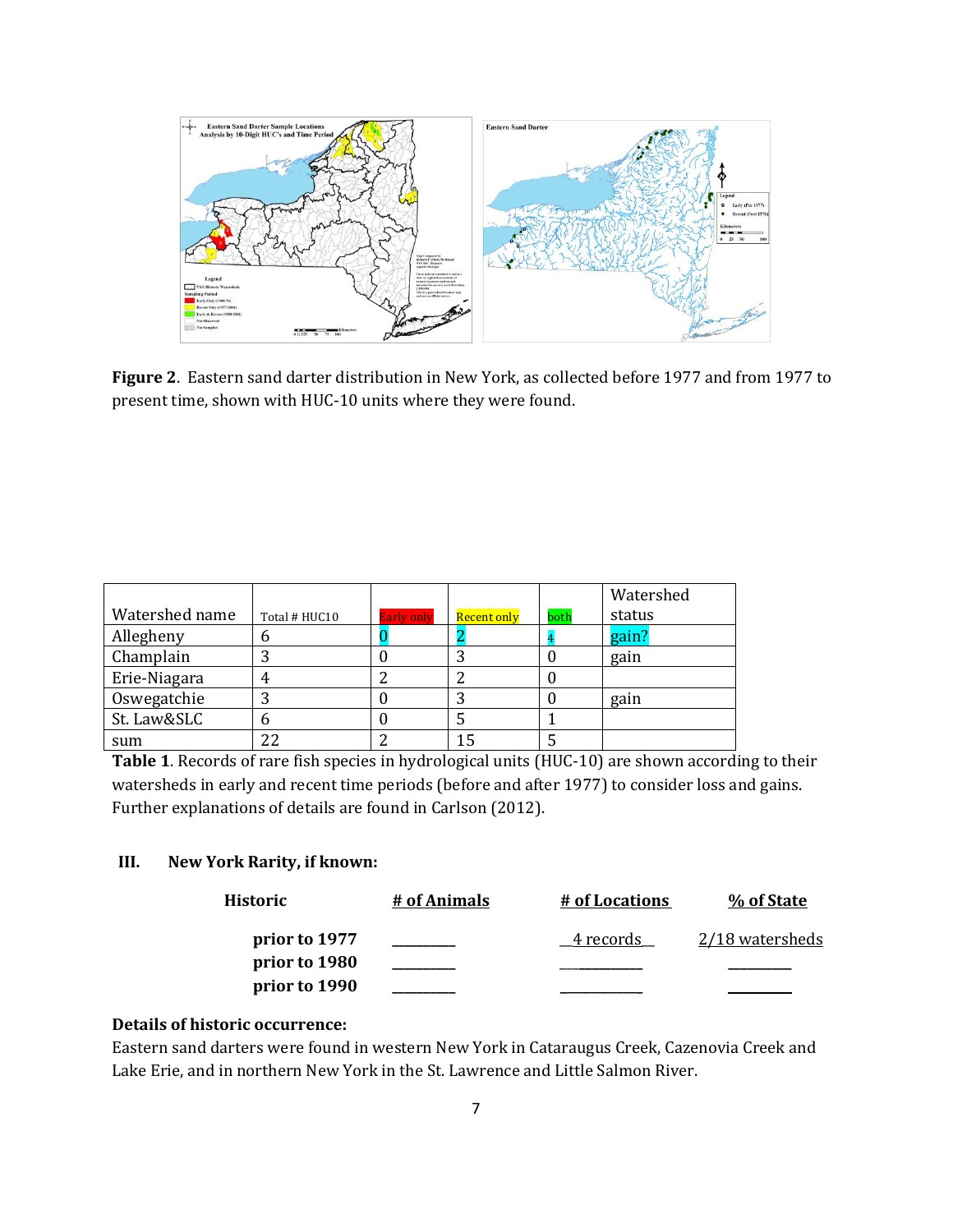| Current      | # of Animals | # of Locations                   | % of State |
|--------------|--------------|----------------------------------|------------|
| (since 1977) |              | 6-13 occurrences 5/18 watersheds |            |

## **Details of current occurrence:**

Since 1977, additional sampling has shown eastern sand darter to also inhabit an extension of the Little Salmon River into the Salmon River, as well as seven new rivers, the Mettawee River (1979), Poultney River (1983), St. Regis (1997), Deer River (1997), Grasse River (1998), Conewango Creek (2004), Stillwater Creek (2004), Oswegatchie River (2007-09), Halfway Creek (2008 and 2011), Lake Champlain Canal (2008 and 2011), and Bouquet River (2013). The records from the Bouquet River in 2013 document a significant range expansion, 60 miles farther north along the Lake Champlain corridor (D. Carlson, personal communication).

The Poultney River population was thought to be the most wide-spread, as shown by intensive seining efforts for five years by Bouton (1991) and by additional studies (Daniels, as described by Facey 2002). Sand darters were thought to be possibly expanding their range in the Mettewee River (Daniels 1993) from the 4 miles reach, but sampling in 1995 showed them to be in the same areas (Facey 1998). The Lake Champlain Canal population is 14 mi upstream of the mouth of Mettawee River and located just downstream of Lock 9. The St. Regis River-Deer River population extends over 10 mi. The most downriver site with this species was within one mile of the St. Lawrence and on lands/waters of the Mohawk St. Regis Tribe. In 1985, the Little Salmon River population was found to extend up the Little Salmon River 8 mi and extend downstream into the Salmon River to amount to an additional two mi (upstream from the Fort Covington, US Customs Office).

Catches in Lake Erie with trawl and seine have been near Athol Springs in 1991, Sturgeon Point in 1994, Evangola State Park in 1995 and 2001 (at depths generally of 17m but one at 21 m) and off the mouth of Big Sister Creek in 2005. These areas extend along 18 miles of shore frontage. Cattaraugus Creek contained this species in 1893, but surveys in neither 1928, 1985 (McKeown 1986) nor 2004 were able to capture this species. Severely polluted conditions before 1928 are expected to have eliminated this population. In the Allegheny River system, this species was caught in the lower 1 mile of Conewango and Stillwater Creeks in 2004 when it was previously known over 60 mi. away and in a different tributary in Pennsylvania, French Creek. The Oswegatchie River population is now known (since 2007-08) in the 18 mi segment upstream of DeKalb and near Eel Weir State Park.

### **New York's Contribution to Species North American Range:**

**% of NA Range in New York Classification of New York Range**

**\_\_\_\_\_ 100 (endemic) \_\_\_\_\_ Core**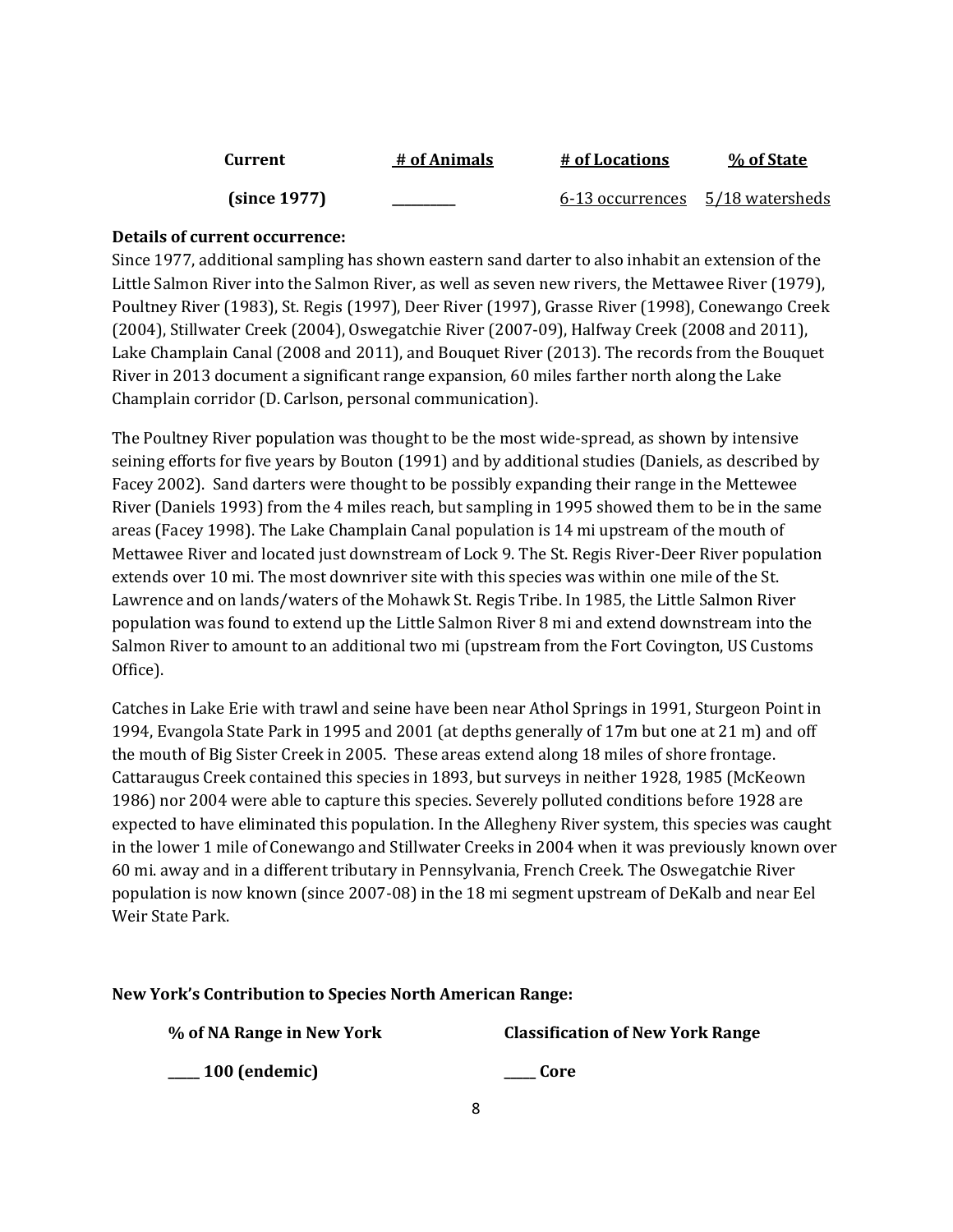| 76-99    | $\underline{X}$ Peripheral   |  |
|----------|------------------------------|--|
| $-51-75$ | $\underline{X}$ Disjunct     |  |
| - 26-50  | Distance to core population: |  |
| $1 - 25$ | 450 miles                    |  |

#### **IV. Primary Habitat or Community Type:**

- **1.** Medium River, Low-Moderate Gradient, Assume Moderately Buffered, Warm
- **2.** Summer-stratified Monomictic Lake
- **3.** Unconfined River

#### **Habitat or Community Type Trend in New York:**

| ___ Declining X_Stable     | <b>Increasing</b> | __Unknown      |  |
|----------------------------|-------------------|----------------|--|
|                            |                   |                |  |
| <b>Habitat Specialist?</b> | X Yes             | No.            |  |
| <b>Indicator Species?</b>  | Yes               | N <sub>0</sub> |  |

#### **Habitat Discussion:**

This species inhabits Lake Erie and low gradient streams, usually occurring over sand substrate where currents are sufficient to prevent siltation but retain sand. In streams, these darters are typically found on the depositional side of the channel immediately downstream of a bend. Habitat preferences were described by Daniels (1993). The agricultural land-uses of the Poultney River riparian areas may be causing erosion and habitat degradation. These conditions are not currently present in the far northern corridor where three of the other streams are found, but may be present in lower Conewango Creek. The recent discovery of their presence there may be a sign of habitat improvement rather than the often assumed degradation. The Lake Erie population uses much different habitats than those in streams of the St. Lawrence and Lake Champlain watersheds, but details are not available. Degradation of habitats in Lake Erie was substantial in previous decades, and improvements in water quality may account for their recent resurgence. Sand bars of the Upper Niagara River might be expected to attract or sustain sand darters but none have been caught.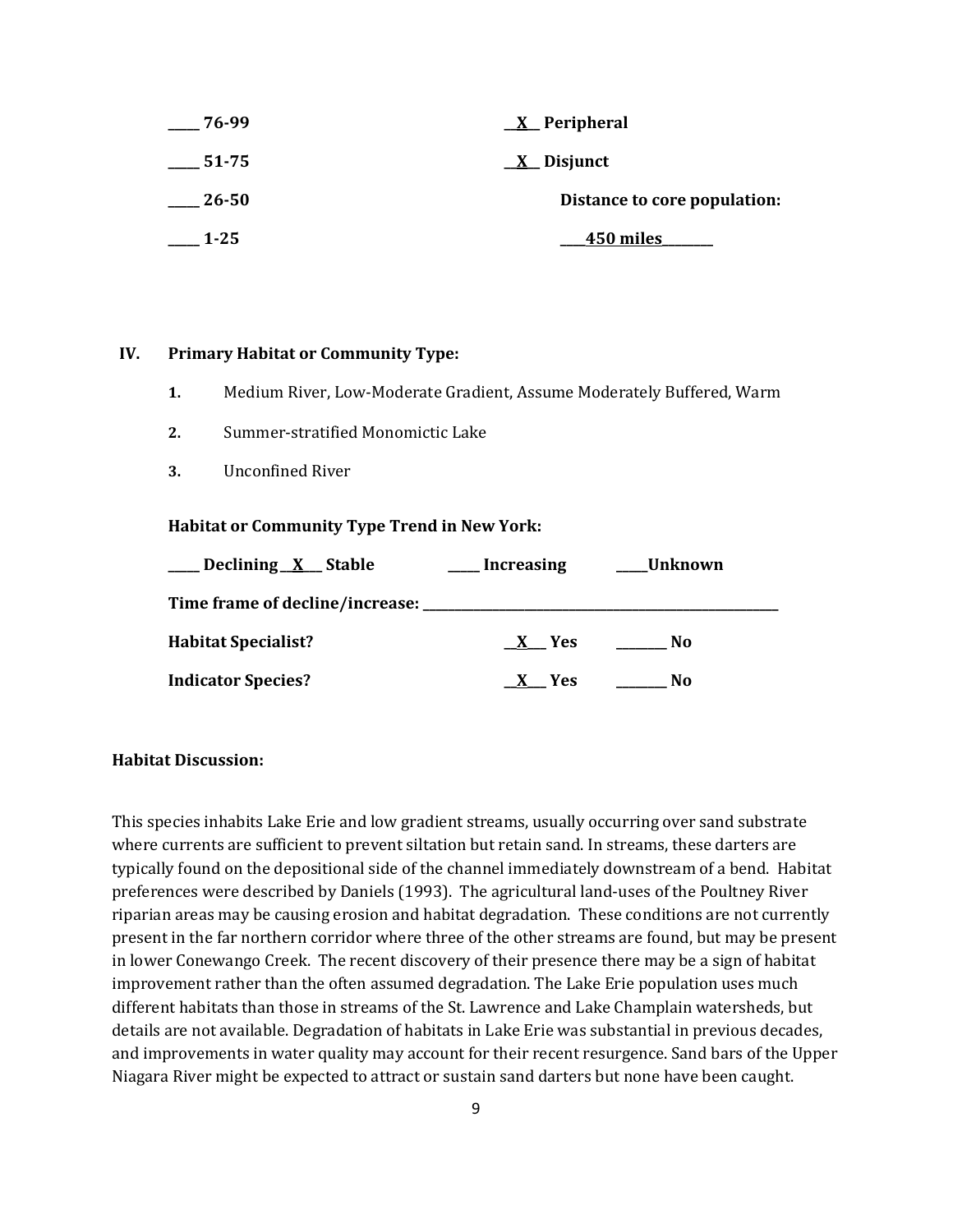These areas are now infested with round goby.

Essential habitat trend appears stable, but specifics are unknown. Habitat degradation studies have been underway in the Poultney River (Facey and O'Brien 2003).

## **V. New York Species Demographics and Life History**

## **\_\_X\_\_\_ Breeder in New York**

**\_\_X\_\_ Summer Resident**

**\_\_X\_\_ Winter Resident**

**\_\_\_\_\_ Anadromous**

**\_\_\_\_\_ Non-breeder in New York**

- **\_\_\_\_\_ Summer Resident**
- **\_\_\_\_\_ Winter Resident**
- **\_\_\_\_\_ Catadromous**
- **\_\_\_\_\_ Migratory only**
- **\_\_\_\_\_Unknown**

### **Species Demographics and Life History Discussion:**

Maximum longevity is only a few years. Spawning takes place between June and July. Yearling females that had not attained a standard length of 36 mm may not spawn in that year (NatureServe 2012).

### **VI. Threats:**

The American Fisheries Society listed the eastern sand darter as threatened in all the states where it occurs, and USFWS has begun a status assessment (Grandmaison and Mayasich 2004). The major cause of declines in their populations is loss of clean sandy substrate due to siltation. Heavy siltation is a problem in highly industrialized and agricultural areas. Siltation can vary with the type of crops and tillage practices. Disturbance of riparian areas, such as levees or wetlands that represent silt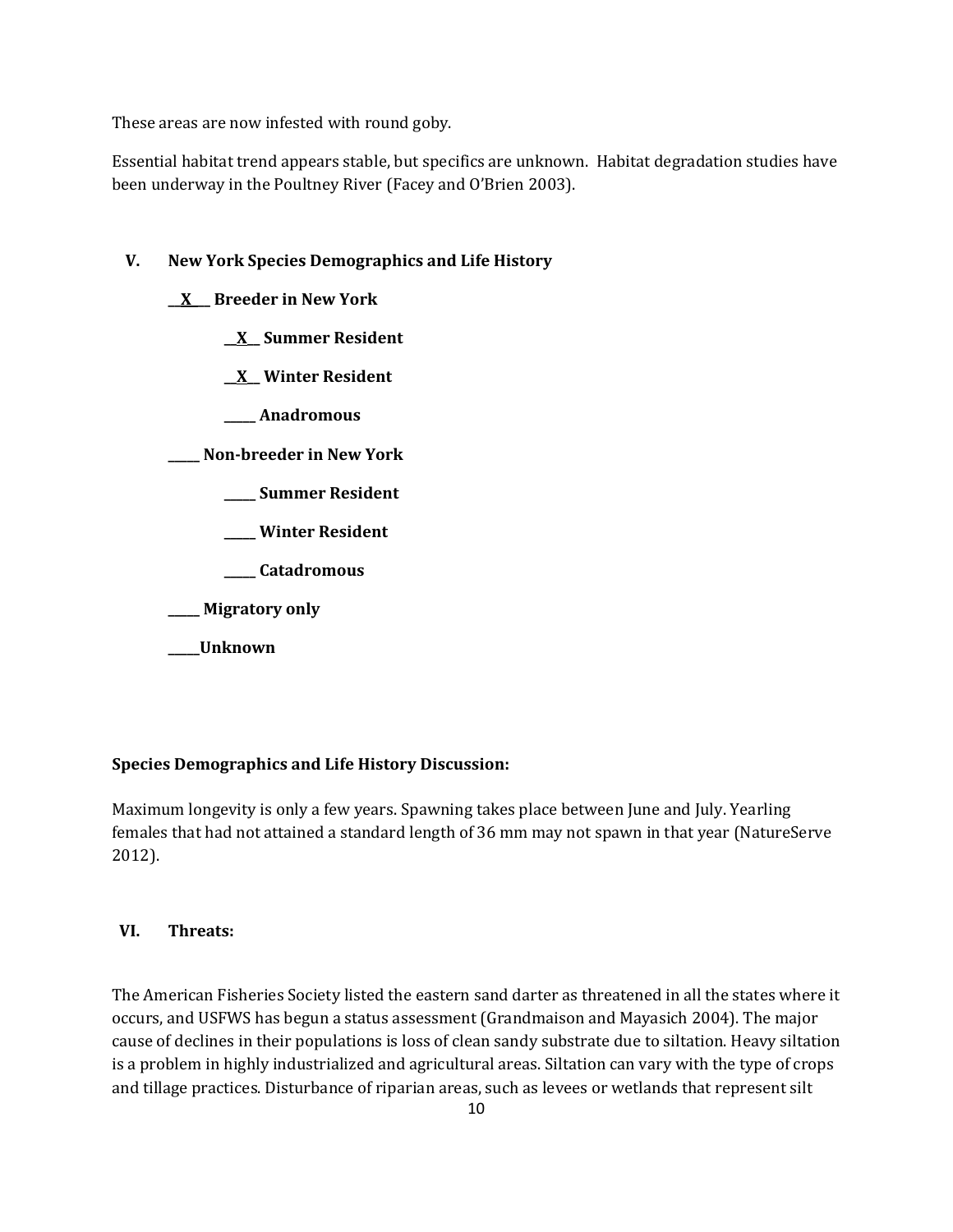traps can be a significant threat. On some streams, the construction of dams led to fragmentation of sand darter populations. In addition, the impoundments created with the construction of these dams also act as settling basins which aggravate siltation problems. Stream pollution and stream channelization have also caused loss of eastern sand darter habitat. Problems in New York's populations are not evident, even though habitat protection is needed to control stream bank alterations in important areas. Sea lamprey control practices in the Poultney River (tributary to Lake Champlain) were considered a threat to sand darter, and reduced levels of the lampricide, TFM, were used as a precaution (Plosila et al. 1986). Instream tests and laboratory bioassays (Neuderfer 2000) indicated that treatments at normal concentrations of TFM would be appropriate. Invasive species like goby are likely to have brought about localized decline in L. Erie, and eventually in the Grasse River.

Eastern sand darter was classified as "moderately vulnerable" to predicted climate change in an assessment of vulnerability conducted by the New York Natural Heritage Program (Schlesinger et al. 2011).

#### **Are there regulatory mechanisms that protect the species or its habitat in New York?**

**\_\_\_\_\_\_ No \_\_\_\_\_ Unknown \_\_\_\_X\_\_ Yes** 

The eastern sand darter is listed as an threatened species in New York and is protected by Environmental Conservation Law (ECL) section 11-0535 and the New York Code of Rules and Regulations (6 NYCRR Part 182). A permit is required for any proposed project that may result in a take of a species listed as Threatened or Endangered, including, but not limited to, actions that may kill or harm individual animals or result in the adverse modification, degradation or destruction of habitat occupied by the listed species.

The Protection of Waters Program provides protection for rivers, streams, lakes, and ponds under Article 15 of the NYS Conservation Law.

# **Describe knowledge of management/conservation actions that are needed for recovery/conservation, or to eliminate, minimize, or compensate for the identified threats:**

**Management Requirements:** Identify (1) the locations of habitat, (2) how habitat and population size change over time, and (3) sources of pollution and siltation. Replant open stream banks and levees. Fence livestock from streams. Identify natural flow regime in rivers with dams and assess possible changes in water and sediment flow regimes from impoundments. Attempt to recreate natural regimes by working with managers of such impoundments. Identify adjacent lakes and wetlands in terms of their relative importance as sources or sinks for sediments. Maintain natural flow regimes and water level fluctuation within wetlands. Protect and maintain stretches of clear,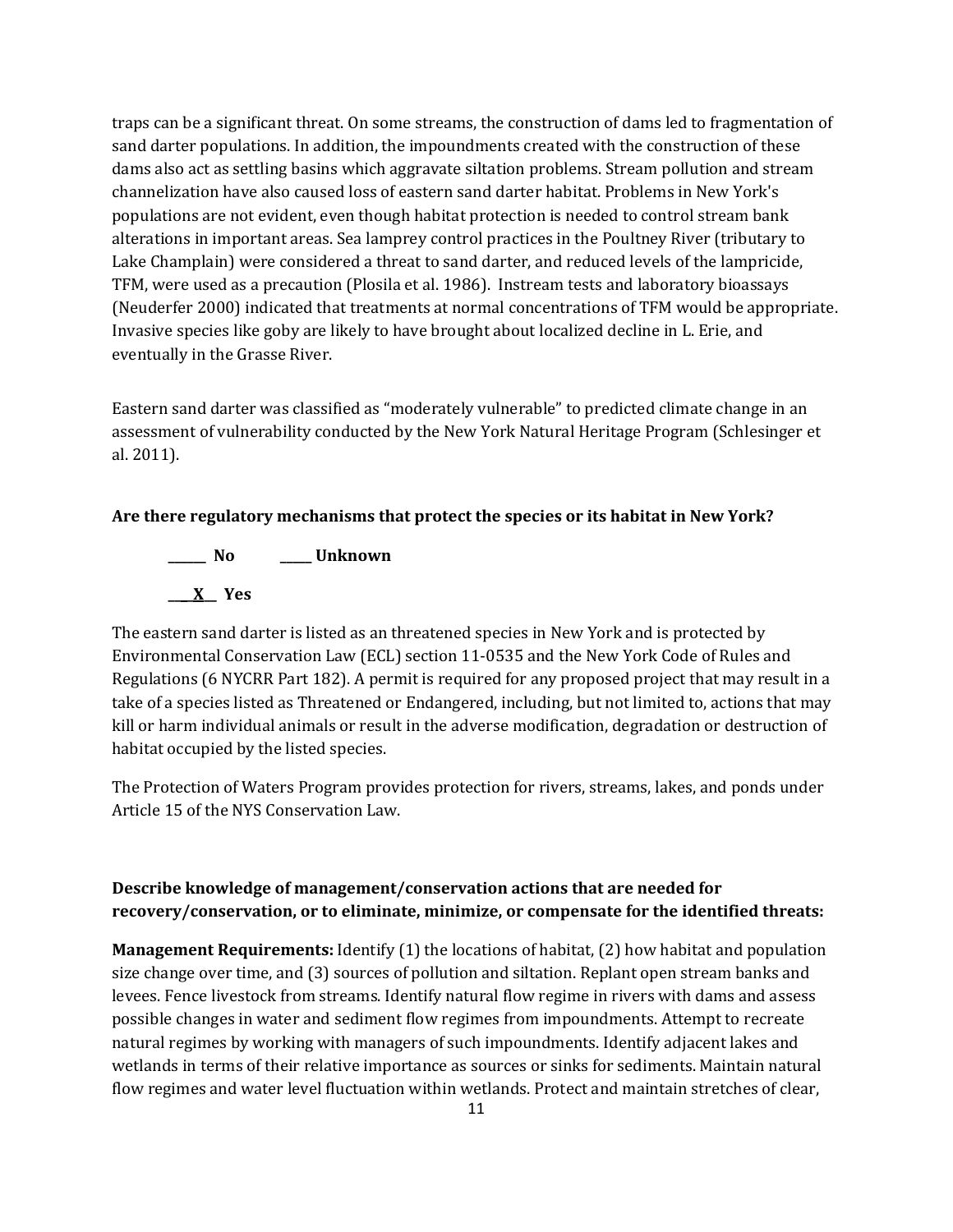unpolluted streams and high quality riparian zones. Promote the following: good agricultural practices that reduce erosion, green belts along streams, improved treatment of municipal and industrial wastes, and care in construction of roads, bridges and buildings.

**Management Research Needs:** (1) What is the feasibility of captive breeding and culture to produce supplies for reintroductions? (2) What are feasibility of and best methods for reintroduction? (NatureServe 2012).

Conservation actions following IUCN taxonomy are categorized in the table below.

| <b>Conservation Actions</b> |                                      |  |
|-----------------------------|--------------------------------------|--|
| <b>Action Category</b>      | <b>Action</b>                        |  |
| Site/Area Protection        | Resource/Habitat Protection          |  |
| Land/Water Management       | Invasive/Problematic Species Control |  |
| Land/Water Management       | Habitat/Natural Process Restoration  |  |
| <b>Species Management</b>   | <b>Species Reintroduction</b>        |  |

The Comprehensive Wildlife Conservation Strategy (NYSDEC 2005) includes recommendations for the following actions for the eastern sand darter.

#### **Habitat Restoration:**

\_\_\_\_ Habitat losses and recommendations for restoration in the Poultney River, as studied in Vermont, will be applied as appropriate.

#### **Relocation/Reintroduction:**

Examine possibilities for reintroducing to Cattaraugus Creek and for introducing to other St. Lawrence tributaries.

## **VII. References**

Carlson, D.M. 2001. Species accounts for the rare fishes of New York. N. Y. S. Dept. Env. Cons. Albany, NY.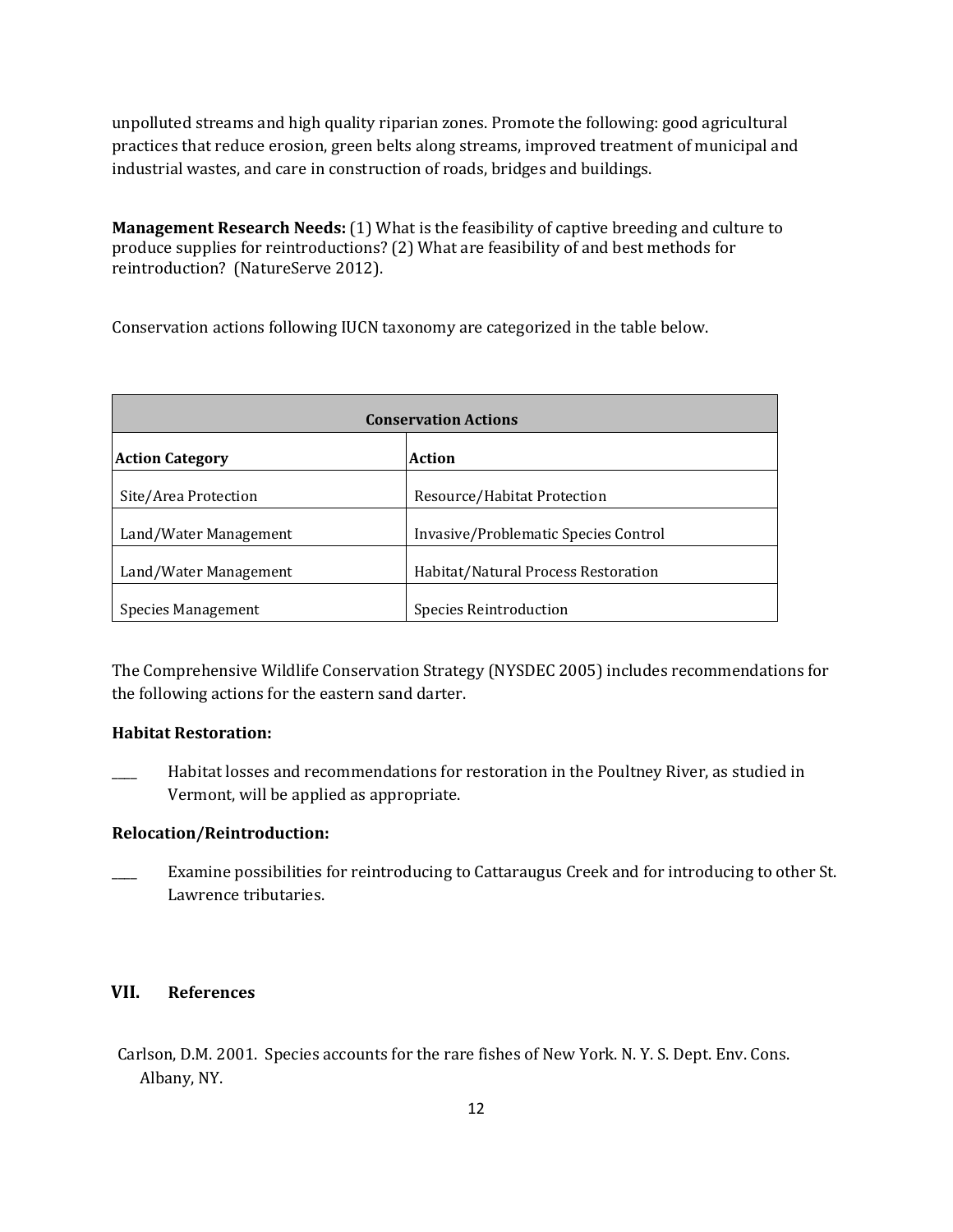- Carlson, D.M. 2012 (draft). Species accounts of inland fishes of NYS considered as imperiled, 2012. NYDEC Watertown, NY.
- Bouton, D.M. 1988 New York state recovery plan: eastern sand darter (*Ammocrypta pellucida*). NYSDEC. Albany.
- Bouton, D.M. 1991. A summary of 1987-91 survey data collected on the eastern sand darter (*Ammocrypta pellucida*) in the Mettawee River, Poultney River and Little Salmon-Salmon River systems. NYSDEC, Albany.
- Criswell, R.W., M. Batcher and G. Hammerson. 1998. Comprehensive report species- *Ammocrypta pellucidum*. NatureServe, the Association for Biodiversity Information. Arlington VA.
- Daniels, R.A. 1989. Significance of burying in *Ammocrypta pellucida.* Copeia 1989(1):29-34.
- Daniels, R.A. 1993. Habitat of the eastern sand darter, *Ammocrypta pellucida*. Journal of Freshwater Ecology 8(4):287-295.
- Department Fisheries and Oceans Canada. 2006. Recovery strategy for the eastern sand darter (*Ammocrypta pellucida*, Putnam, 1863) in Ontario. Ontario eastern sand darter recovery team, DFO, Burlington On 43 pp.
- Drake, D.S.R., M. Power, M.A. Koops, S.E. Doka and N.E. Mandrak. 2008. Environmental factors affecting growth of eastern sand darter (Ammocrypta pellucida). Can. J. Zool. 86:714-722.
- Facey, D.E. 1998. Status of the eastern sand darter (*Ammocrypta pellucida*) in Vermont. Can. Field Nat. 112(4):596-601.
- Facey, D.E. 2002. Eastern sand darter (*Ammocrypta pellucida*) in the Poultney River, Vermont. Contract study for The Nature Conservancy.
- Facey, D.E. and G.W. LaBar 1989. A survey of the fishes of Vermont waters of the southern Lake Champlain basin. Tech. rept. 7. Vermont Fish and Wildlife Dept. Waterbury, Vt.
- Facey, D.E. and S.M. O'Brien 2003. Influence of substrate composition on distribution of eastern sand darter (*Ammocrypta pellucida*) in the Poultney River. Contract study for The Nature Conservancy.
- Grandmaison, D., J. Mayasich and D. Etnier. 2004. Eastern sand darter status assessment. NRRI Tech. Rept. No. 2003/40. 45 pp
- Holm, E. and N.E. Mandrak, 1996. Status of the eastern sand darter (*Ammocrypta pellucida*) in Canada. Can. Field Nat. 110(3):462-469.
- Johnston, C.E. 1989. Spawning in the eastern sand darter, *Ammocrypta pellucida* (Pices: Percidae), with comments on the phylogeny of Ammocrypta and related taxa. Trans. Ill. Acad. Sci. 82(3- 4):163-168